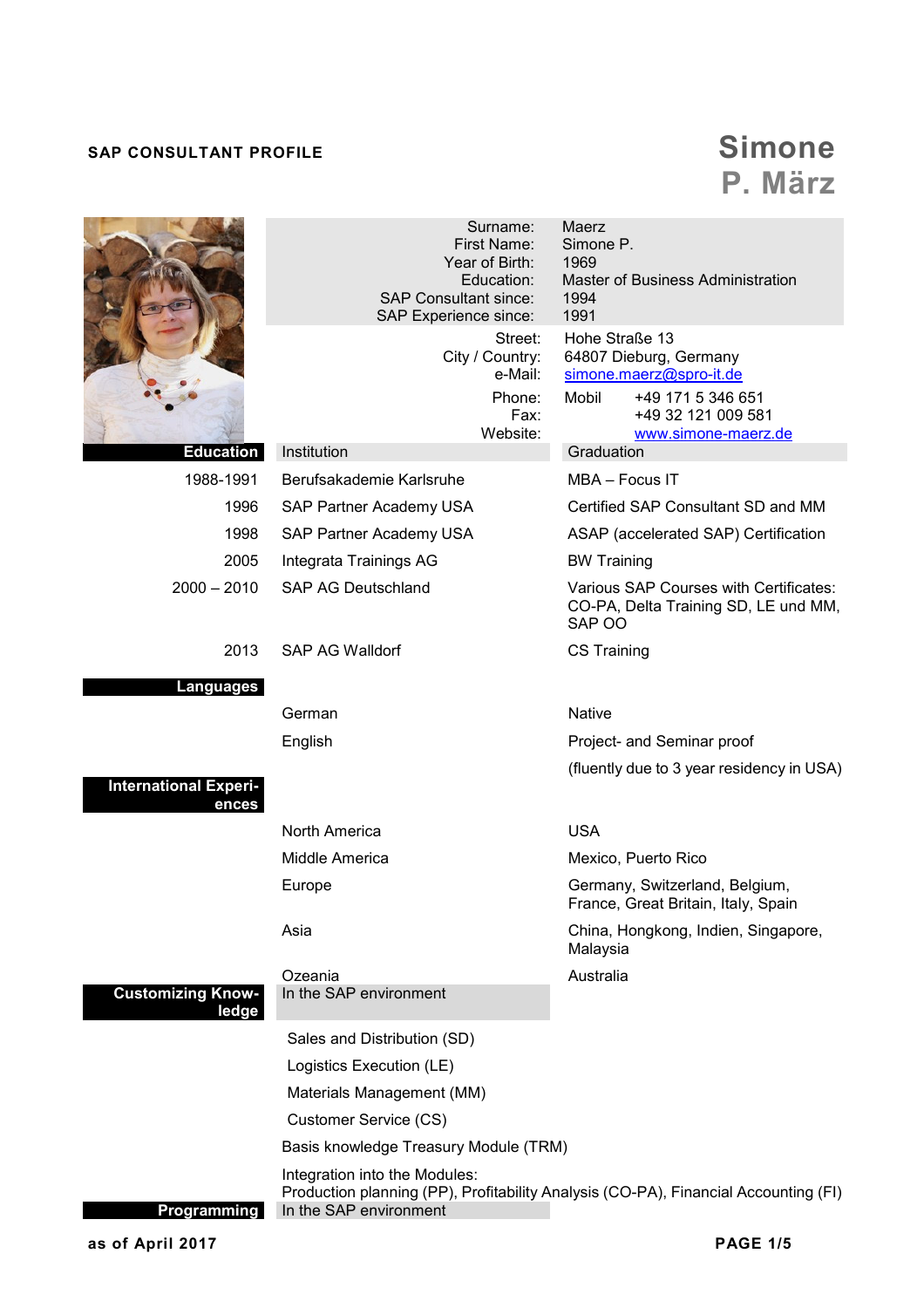## **SAP CONSULTANT PROFILE** *SAP*

# **P. März**

|                                                        | Knowledge                                                                          |                                                                                                                                                                      |  |  |
|--------------------------------------------------------|------------------------------------------------------------------------------------|----------------------------------------------------------------------------------------------------------------------------------------------------------------------|--|--|
|                                                        |                                                                                    | ABAP/4 and ABAP OO Release 2.1 - 7.0                                                                                                                                 |  |  |
|                                                        | List Programming with ALV                                                          |                                                                                                                                                                      |  |  |
|                                                        |                                                                                    | Enhancement framework in the SD, LE and MM Environment                                                                                                               |  |  |
|                                                        |                                                                                    | SAP Script, Smartforms, Adobe Lifecycle designer                                                                                                                     |  |  |
|                                                        | EDI, ALE und IDOC                                                                  |                                                                                                                                                                      |  |  |
| <b>Tool Knowledge</b><br><b>ASAP</b> – Accelerated SAP |                                                                                    | Basic knowledge in the Migration Workbench (MWB)                                                                                                                     |  |  |
|                                                        |                                                                                    |                                                                                                                                                                      |  |  |
|                                                        |                                                                                    | <b>SAP Solution Manager</b>                                                                                                                                          |  |  |
|                                                        |                                                                                    | Valuemation Ticket System                                                                                                                                            |  |  |
|                                                        |                                                                                    | Microsoft Project, Microsoft Office Products                                                                                                                         |  |  |
|                                                        | Visio                                                                              |                                                                                                                                                                      |  |  |
|                                                        |                                                                                    |                                                                                                                                                                      |  |  |
| Professional<br>Experience                             | Branch / Company                                                                   | Position                                                                                                                                                             |  |  |
| 1991-1993                                              | Automotive Supplier<br><b>Becker Autoradiowerk</b><br>GmbH, Germany                | IT-Employee                                                                                                                                                          |  |  |
| 1994-1995                                              | <b>Consulting Company</b><br>Setac Inc. USA                                        | <b>Senior Consultant</b>                                                                                                                                             |  |  |
| 1995-1998                                              | <b>Consulting Company</b><br>KPMG, USA                                             | Manager                                                                                                                                                              |  |  |
| 1998-2017                                              | Management Consultancy<br>Freelancer - Alpha Consult                               | <b>Certified SAP Consultant</b>                                                                                                                                      |  |  |
| Since<br>04/2017                                       | IT Consultancy SPRO IT                                                             | Shareholder SPRO-IT GmbH & Co. KG                                                                                                                                    |  |  |
| Project<br>Experience                                  | Industry Sectory / Company<br>Name / Agent                                         | Activity                                                                                                                                                             |  |  |
| $02/2016 - to$<br>date                                 | Pharma Industry                                                                    | Implementation of the extended rebate processing                                                                                                                     |  |  |
|                                                        | <b>Kneipp GmbH</b>                                                                 | Implementation of the SD Customer hierarchy                                                                                                                          |  |  |
|                                                        | In the name of SPRO IT                                                             | Currently working on roll-out for Switzerland and Japan                                                                                                              |  |  |
| $10/2012 - to$<br>date                                 | Chemical Industry:<br><b>Heraeus Infosystems</b><br><b>GmbH - Magellan Project</b> | <b>OTC (Order to Cash)</b> Consultant implementing a worldwide<br>unified SAP System for the entire Heraeus Group called<br>Magellan using the SAP Solution Manager. |  |  |

In the name of CaRD

### Precious Metal handling, **CPE** (Commodity pricing engine)

### **Template Release 1 and 2:**

**Specialties:** 

Functional specifications (FSD's), Configurations Documents (CD's), Process Design Documents (PD's) and Conversion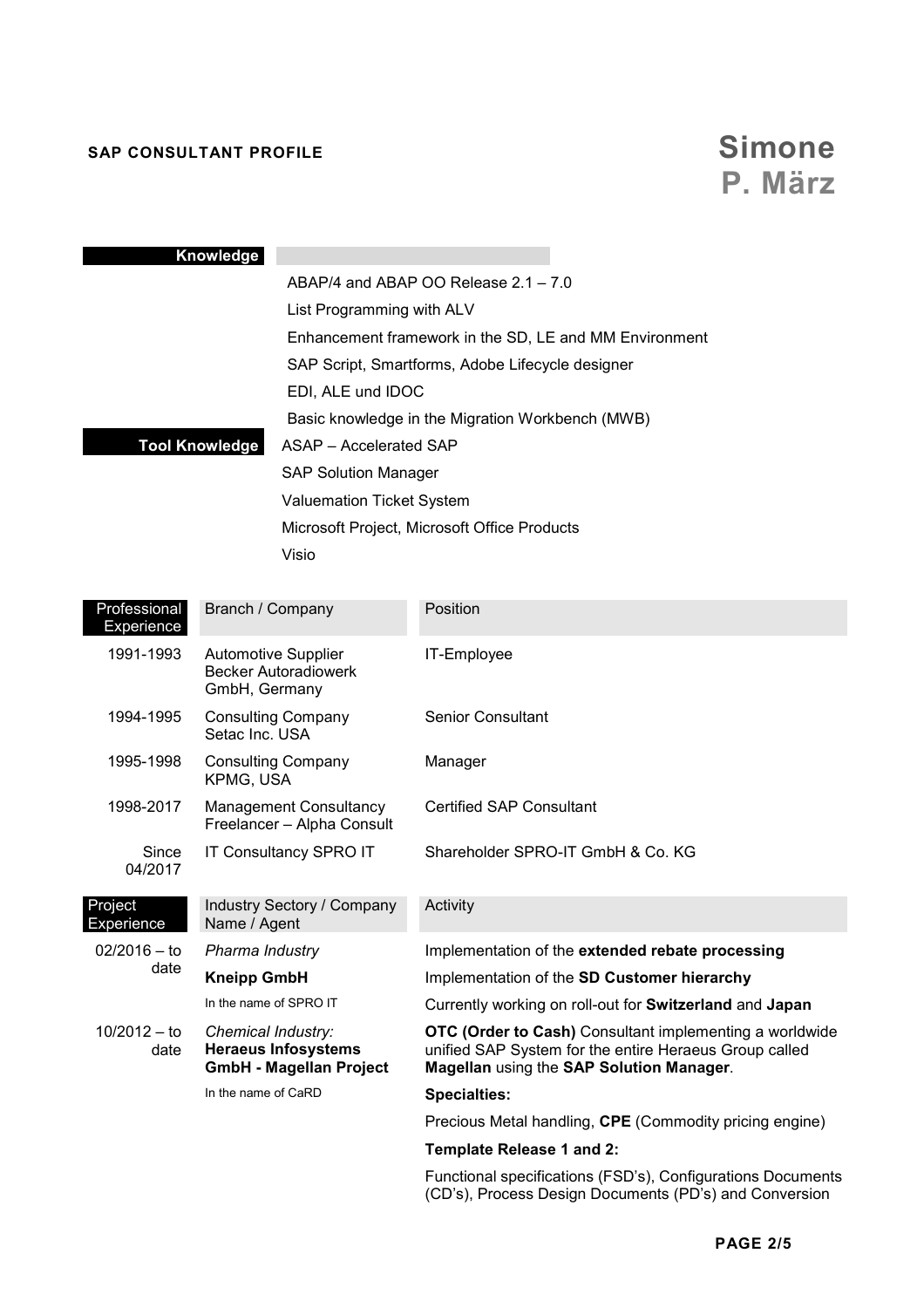## **SAP CONSULTANT PROFILE SAP CONSULTANT PROFILE**

Design Documents (CDD's) for the Migration of SAP to SAP and non SAP to SAP Systems using the **SAP Migration Workbench (MWB)**. My main emphasis was the data mapping and data consistency check.

**Roll-Outs** in Hongkong, China (here especially the Golden Tax Interface (GTI), Germany and USA for the Precious Metal Trading sites

 as well as the production sites in Singapore, Malaysia and Germany.

**Interface responsible** from SD, MM and LE to **SAP Treasury**, Cooperation for the interfaces to **FI, CO-PA und PP.** 

**Technical solution Architect** for Adobe Forms across all Modules

**Experience with offshore Programming** in India (multiple Trips to Pune / India)

#### **Trainer**

Various On-Site und Inhouse-Trainings for their customers: SAP **CS** (Customer Service), SAP Authorisation concept, SAP Intercompany Processes, SAP Basics, **SRM** (Supplier relations Management), SAP Script

Creation of indiviual custom programs based on the **SAP Pricing procedure** and **SIS** Statistics, setup SIS itself with a new Product Hierarchy

Heraeus Infosystems (HSY) is the IT company for the Heraeus Group. HSY has Locations in Germany, Belgium, USA, Hongkong, China and Singapore.

Initial setups and worldwide roll-outs for all named Groups as well as support thereof with the following priorities:

- Master definition phase for all European Subsidaries
- **Global concepts** for SAP **Transport management, client landscape, authorisation concept**
- **SD / LE Implementation and Consulting firstly for the** mother Companies in Germany and Belgium, later international Roll-Outs in Great Britain, France, Switzerland, USA, Puerto Rico, Italy, Australia and China
- Go-lives: 1998 2012 every year sometimes multiple go-lives
- **Intercompany Process setup** worldwide
- Global **ATP Setup (Availibility Check)**
- **Batch Implementation** with traceability
- Implementation of **Serial Numbers**
- **Quotation Process** with **Workflow**
- Worldwide Out C**redit management** implementation
- Implementation of **SAP CS (Customer- Service)** for repair processes
- **Intrastat and Extrastat Implementation in Germany and**

 $2006 - to$ date *Adult Education* **Integrata Training AG** 

In the name of Integrata AG

#### 2014 / 2015 *Automotive Supplier*

**ZenTec Automotive GmbH**

In the name of Alpha Consult

10/1996 - 09/2012 *Chemical Industry***: Heraeus Infosystems GmbH (HSY)**

for all Heraeus Companies of the Heraeus Group:

Heraeus Noblelight GmbH, Heraeus Quarzglas GmbH, Heraeus Electronite GmbH, Heraeus Metals Technology GmbH, Heraeus Precious Metals GmbH Heraeus Holding GmbH, Heraeus Dental GmbH Heraeus Medical GmbH Heraeus Sensortechnik GmbH In the name of CaRD, Alpha Consult

and KPMG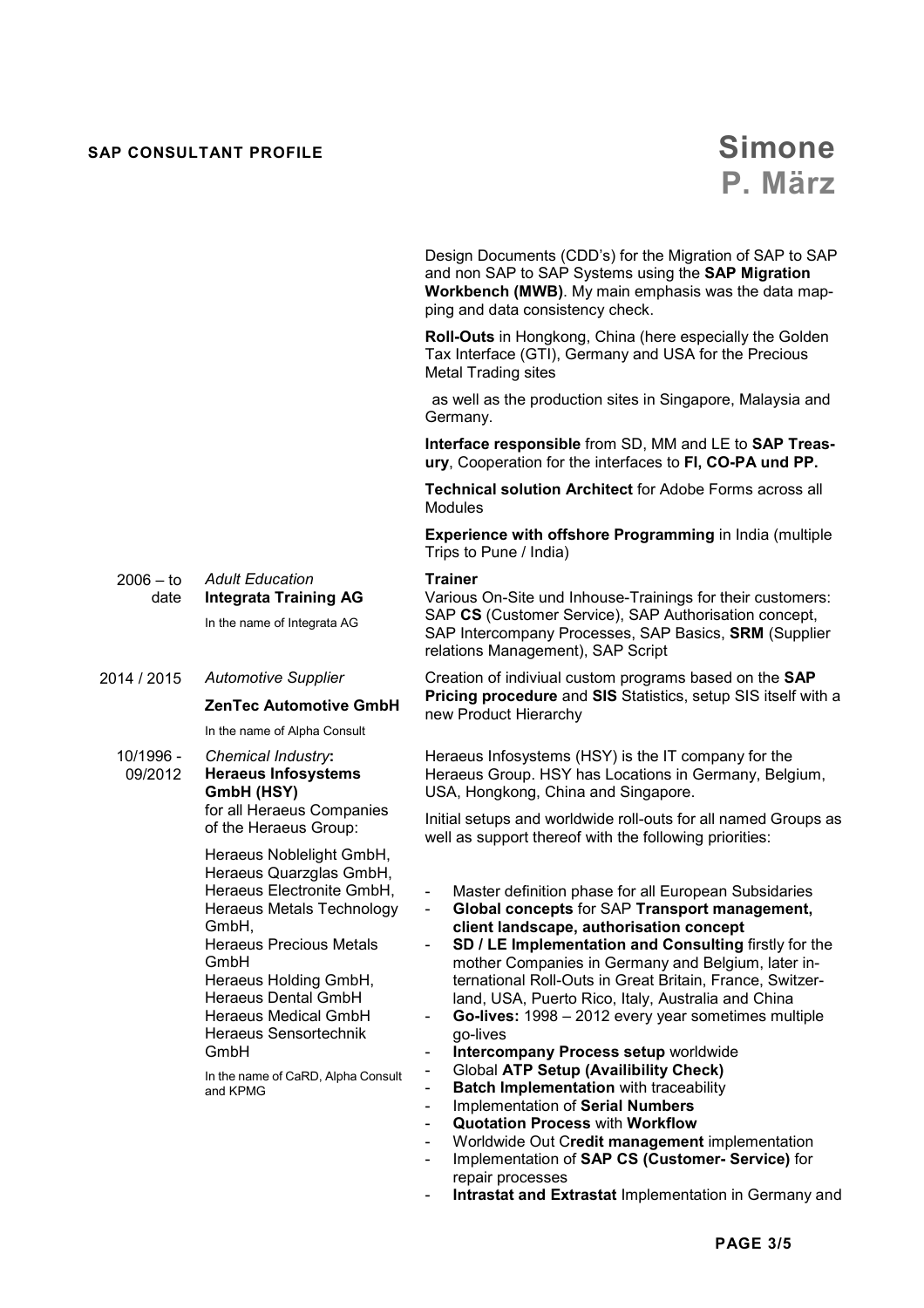## **SAP CONSULTANT PROFILE** *SAP*

12/2012– 01/2013

*Utilities* 

**Wuppertaler Stadtwerke** 

In the name of Hays AG

# **P. März**

#### Great Britain

- **E- recruitement** with **Smartforms**
- Label printing on Zebra-Printers using Smartforms
- **Business Warehouse (BW) Concept** for the Facility Management site
- Implementation **HU Management** with **external Scales**  and Capacity Planning in Shipping
- **Service Management** with resource related and fixed price billing inhouse and on-site
- Involvement in the Implementation of a **WM system** for the Shipping side (LE)
- Various **Release changes**, up to ERP 7.0
- **IDOC** Interface to a KEP Service Provider (UPS)
- Various Company Divisions and Merger
- **Permanent Support** for all Heraeus Companies in SD and LE

Implementation **SD Billing plan / Installment Plan**

| 05/2003-                                                                       | <b>Chemical Industry</b>                                                                                                                                | <b>Project manager for the Modul MM:</b>                                                                                                                                                                                                                                                                            |
|--------------------------------------------------------------------------------|---------------------------------------------------------------------------------------------------------------------------------------------------------|---------------------------------------------------------------------------------------------------------------------------------------------------------------------------------------------------------------------------------------------------------------------------------------------------------------------|
| 10/2003                                                                        | Oxeno GmbH<br>In the name of EnNO AG                                                                                                                    | Implementation Material management for the Degussa /<br>Celanese Joint Venture EO GmbH.<br>Focus was on the standardization and harmonisation of<br>the processes.                                                                                                                                                  |
| 05/2002-                                                                       | <b>Chemical Industry</b><br>Polymer Latex Ltd.<br>In the name of EnNO AG                                                                                | <b>Project Leader Module MM:</b>                                                                                                                                                                                                                                                                                    |
| 01/2003                                                                        |                                                                                                                                                         | SAP R/3 Implementation for Polymer Latex Ltd. GB.                                                                                                                                                                                                                                                                   |
|                                                                                |                                                                                                                                                         | Main responsible for the procurement processes which had<br>to be rolled-out based on the existing Solutions in Germany<br>and Italy. Specialties lay in the legal regulations for the In-<br>trastat message as well as in the process redesign of the<br>warehouse processes. Go-live was 01.01.03 under Rel. 4.6 |
| 02/2001-                                                                       | <b>Specialty Chemical Industry</b>                                                                                                                      | <b>Trainer</b>                                                                                                                                                                                                                                                                                                      |
| (Colour and Paint)<br>04/2001<br><b>SIKA Schweiz</b><br>in the name of Orianda | for SIKA Switzerland: Preparation and Implementation of End<br>User Trainings, Focus on Sales order Processing and                                      |                                                                                                                                                                                                                                                                                                                     |
|                                                                                |                                                                                                                                                         | Warehouse Management                                                                                                                                                                                                                                                                                                |
| 02/2001-<br>04/2001                                                            | <b>Waste Management</b><br><b>Menshen GmbH</b>                                                                                                          | Redesign of a error prone Commission Settlement. Com-<br>mission settlement was based on the SAP R/3 Rebate pro-                                                                                                                                                                                                    |
|                                                                                | in the name of Cubis AG                                                                                                                                 | cess.                                                                                                                                                                                                                                                                                                               |
| 04/1999-                                                                       | <b>International Power Plant</b><br><b>Security Company</b><br><b>GRS - Gesellschaft für</b><br><b>Reaktorsicherheit mbH</b><br>in the name of Cubis AG | <b>Project Leader Module SD:</b>                                                                                                                                                                                                                                                                                    |
| 05/2000                                                                        |                                                                                                                                                         | Resource related Billing, Cost object controlling, Estab-<br>lishment of integrated value flow on costs and revenues in<br>project management and invoicing.                                                                                                                                                        |
|                                                                                |                                                                                                                                                         | Go-live was in 01/2000 with release 4.5                                                                                                                                                                                                                                                                             |
| 09/1995-                                                                       | <b>Chemical Industry</b><br><b>Heraeus Amersil Inc.</b>                                                                                                 | <b>Project Leader Module SD:</b>                                                                                                                                                                                                                                                                                    |